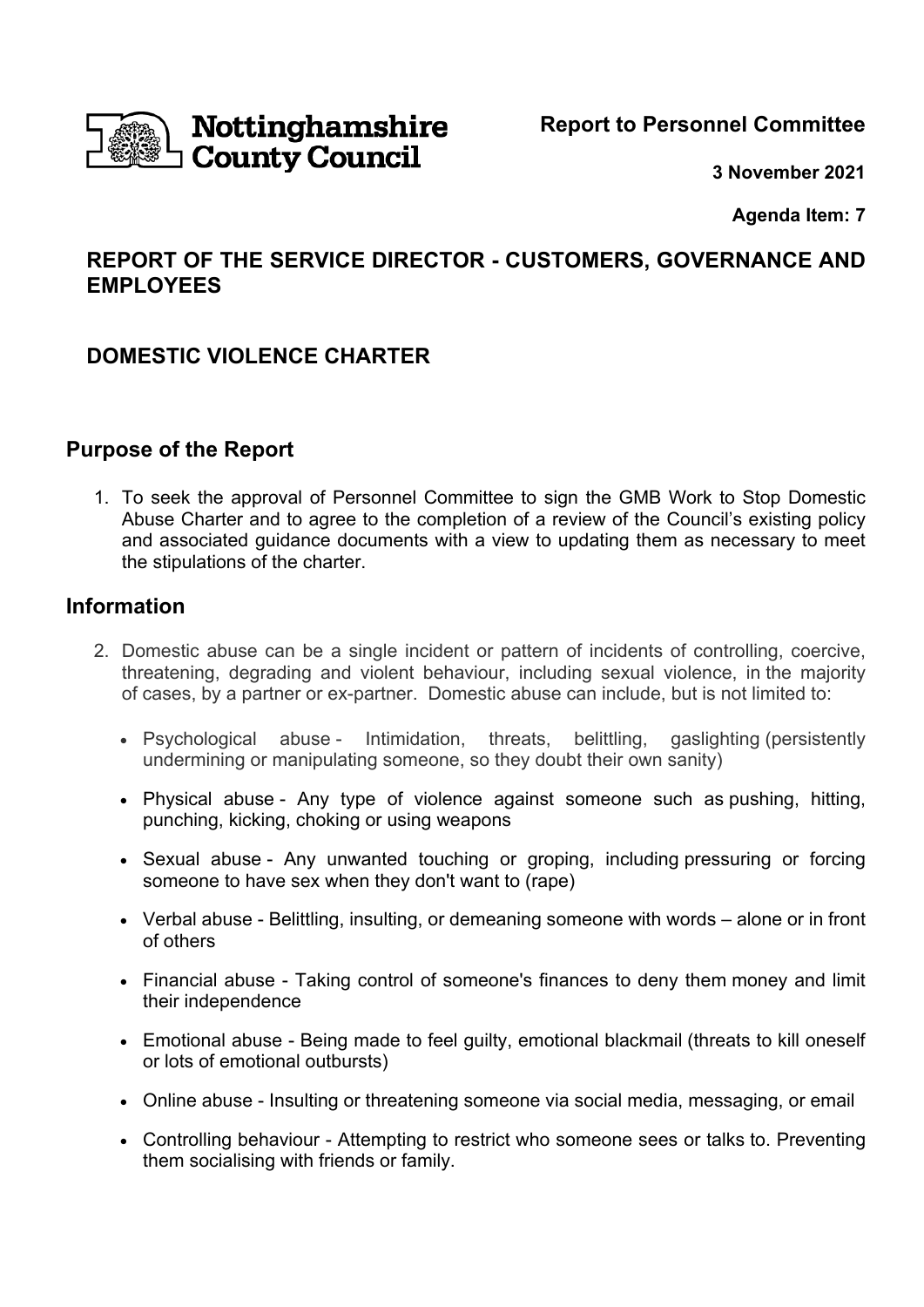- 3. Anyone can experience domestic abuse regardless of gender, age, ethnicity, socioeconomic status (class), sexuality or background - this is true for both the abuser and the abused. Some people who experienced other forms of discrimination and oppression and may face additional barriers to disclosing abuse and finding help, such as migrant women, LGBT+ and Black, Asian and ethnic minority people. Different kinds of abuse can happen in different contexts. The most prevalent type of domestic abuse occurs in couple relationships, but the definition of domestic abuse also covers abuse between family members, such as teenager to parent or carer.
- 4. It is timely to bring this report to November's Committee following on from Domestic Violence Awareness month in October. The charter calls on employers to support employees experiencing domestic abuse by ensuring that:
	- Employees will not be disadvantaged at work
	- Employees will be supported with access to services and information
	- Employers will train staff to be able to appropriately and confidently support staff.
- 5. For some colleagues experiencing domestic abuse, their workplace may feel like the only safe place for them, providing an important opportunity to get support away from their abuser. Sadly, some workers are targeted at their workplace, even after they have fled an abusive situation, as their physical workplace may be a known location to their abuser. In either case, an understanding and effective workplace policy to deal with the impact of domestic abuse is key and will build a more nurturing and safer working environment for all staff. This will encourage greater staff retention and importantly economic independence for those individuals living with or fleeing domestic abuse.
- 6. The statistics are shocking, in that 1 in 4 women and 1 in 6 men in the UK have endured domestic abuse in their lifetime. Two women each week and one man each month are killed in England and Wales by a current or former partner, with an estimated 2.4 million people experiencing domestic abuse last year in England and Wales. The Covid-19 pandemic has exacerbated the problem with lockdown requirements such as working from home and limited opportunities to leave home creating additional tensions and barriers to survivors fleeing their abusive situation.
- 7. As an employer who cares about the impact of domestic abuse on our employees, we want to demonstrate our commitment to all our employees. The charter seeks a pledge to:
	- i. support employees who are experiencing domestic abuse to access support services and information confidentially.
	- ii. ensure that those experiencing domestic abuse will not be disadvantaged within the terms and conditions of their employment and will take all reasonable measures to facilitate any needs in the workplace.
	- iii. commit to working/participating with other organisations to facilitate best support for those experiencing domestic abuse.
	- iv. provide all employees with access to toolkits, information and policies on domestic abuse, in a format that is easily and discretely accessible within the workplace.
	- v. ensure that we have employees trained across our organisation to provide adequate signposting to support within the workplace for all employees. Employees trained should be representative of our organisation and can include line managers and Trade Union representatives.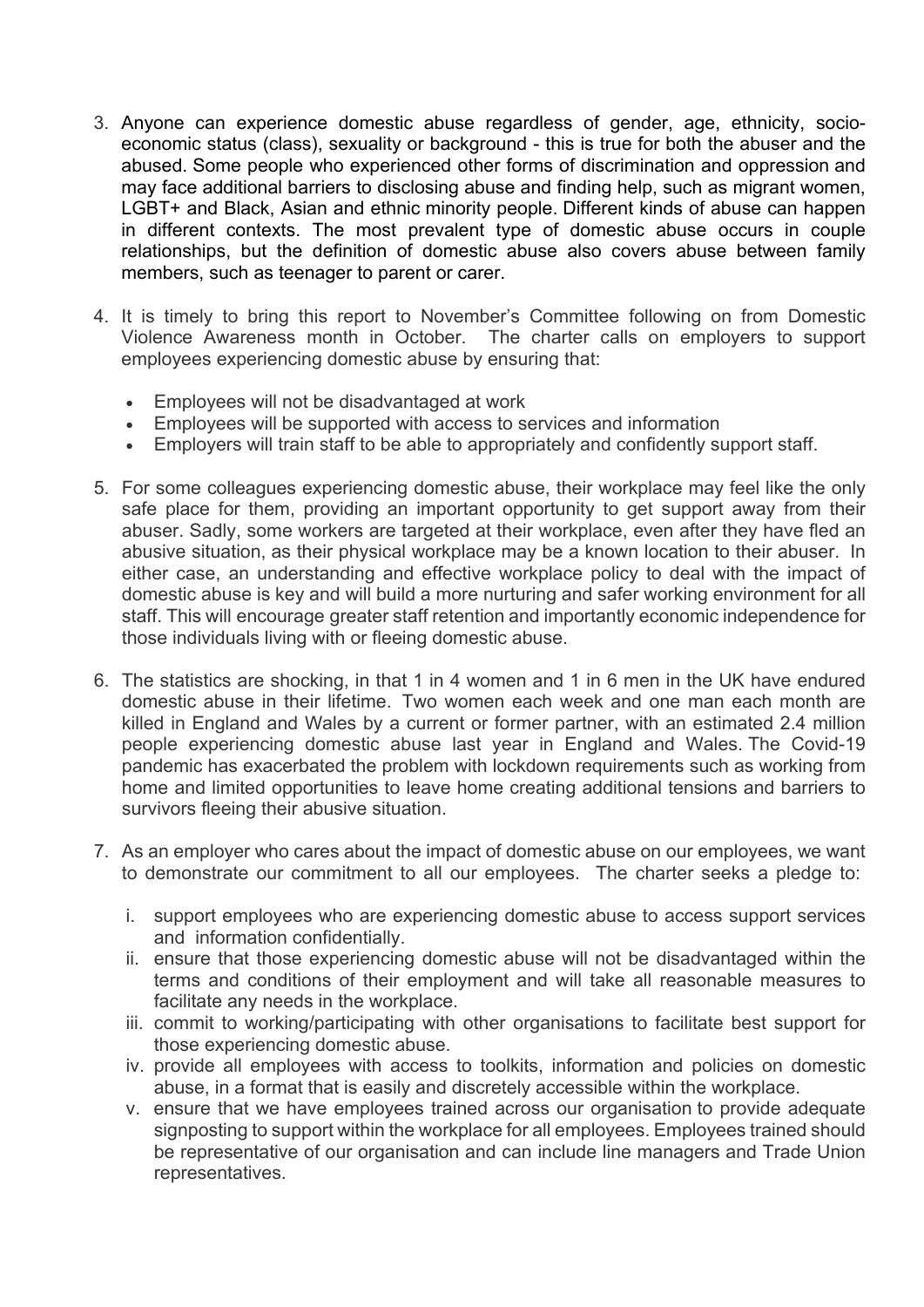## **Other Options Considered**

8. The Council already has a policy relating to supporting employees experiencing domestic abuse (Appendix 1). However, signing the charter provides an opportunity to publish a demonstrable commitment to supporting colleagues experiencing domestic abuse.

#### **Reasons for Recommendations**

9. As Members have previously recognised, our workforce is our most valuable asset. Supporting colleagues experiencing domestic violence or abuse demonstrates our wider consideration for our employees' health and wellbeing. Those who find themselves in this type of abusive situation can experience both physical, emotional and psychological harm. Having a clear policy and package of support will assist our employees to manage their personal situations and make informed decisions around the options open to them.

## **Statutory and Policy Implications**

10. This report has been compiled after consideration of implications in respect of crime and disorder, data protection and information governance, finance, human resources, human rights, the NHS Constitution (public health services), the public sector equality duty, safeguarding of children and adults at risk, service users, smarter working, sustainability and the environment and where such implications are material they are described below. Appropriate consultation has been undertaken and advice sought on these issues as required.

## **Data Protection and Information Governance**

11. There are no data protection implications arising from this report as all information is in relation to trends rather than named individuals' data.

## **Financial Implications**

12. There are no direct financial implications arising from the development of the charter and we will build on existing policies and guidance. Any training costs will be met from existing budgets.

#### **Human Resources Implications**

13. The Human Resources implications are implicit in the body of this report. The impact of domestic abuse on individuals and families is significant and one which is often hidden for a variety of reasons. A possible consequence of abuse is increased absence due to physical or psychological harm or because the person is unable to attend work. It is important to raise awareness of this difficult issue and by signing the charter we are signalling our support for colleagues involved in abusive situations and removing the stigma victims/survivors can often feel.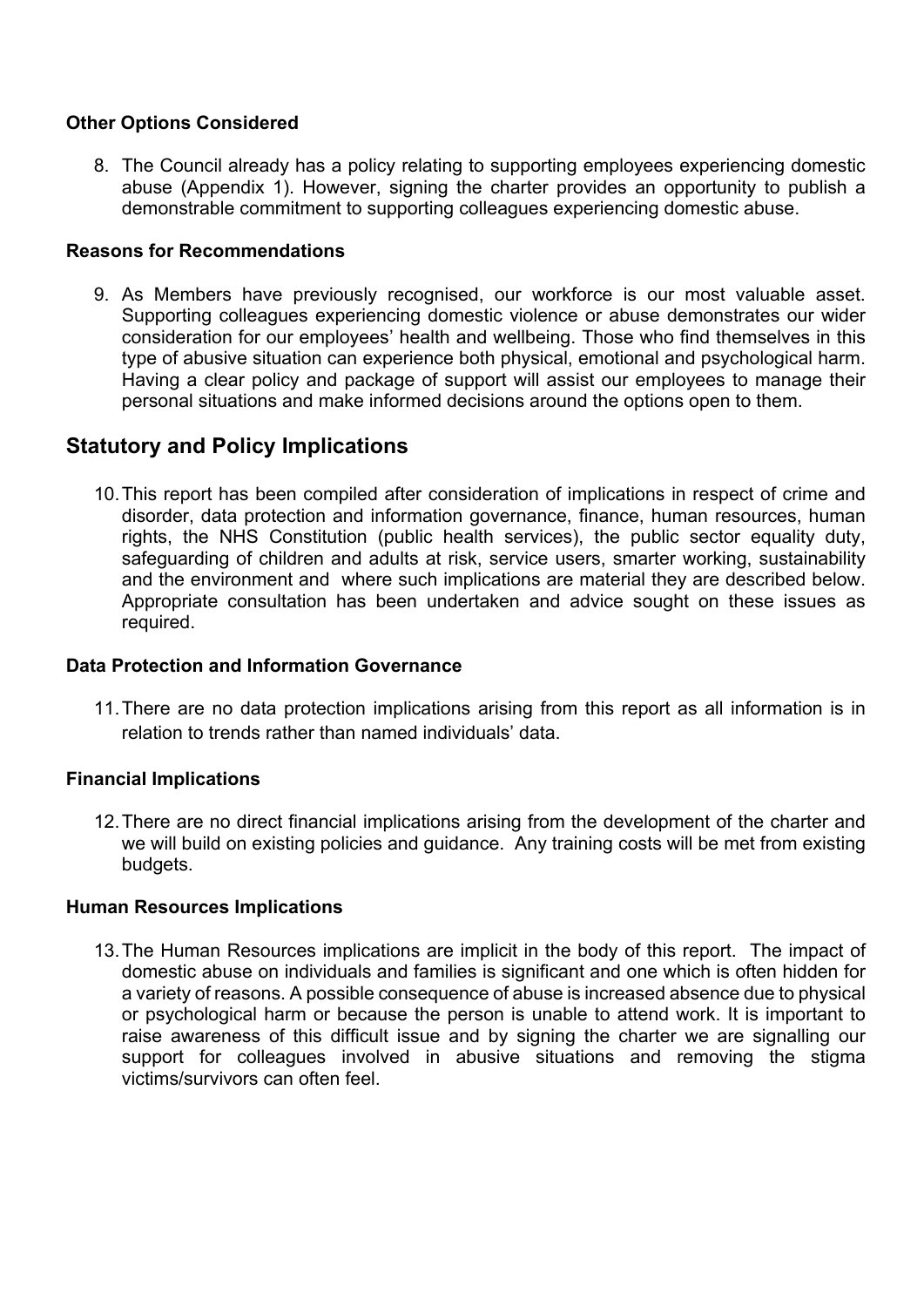## **Public Sector Equality Duty Implications**

14. In seeking to maintain our position as an Employer of Choice, the ability to support our workforce, whatever they are experiencing in their personal lives, is essential to our ongoing success. Whilst there is a moral imperative to do so, there is also a clear business benefit in times where many organisations are facing significant recruitment difficulties, to have another support measure added to our overall employment package.

# **RECOMMENDATIONS**

It is recommended that members:

- 1) Agree to sign the Work to Stop Domestic Abuse Charter and to any required actions to meet the associated pledge.
- 2) Agree to undertake a review of the Council's existing policy, management guidance and training around supporting people experiencing domestic abuse to ensure its currency and fitness for purpose.

## **Marjorie Toward Service Director – Customers, Governance and Employees Chief Executives Department**

#### **For any enquiries about this report please contact:**

Gill Elder, Head of Human Resources, on 0115 9773867 or gill.elder@nottscc.gov.uk

## **Constitutional Comments (EKH 22/10/2021)**

15. This report is appropriate to be considered by Personnel Committee and they have the power to make any resolution resultant upon the recommendation.

## **Financial Comments (RWK 25/10/2021)**

16. There are no specific financial implications arising directly from the report.

## **HR Comments (JP 26/10/2021)**

17. The report sets out a review of the support offered to the workforce in this subject area. HR implications are contained in the body of the report.

## **Background Papers and Published Documents**

Except for previously published documents, which will be available elsewhere, the documents listed here will be available for inspection in accordance with Section 100D of the Local Government Act 1972.

• None